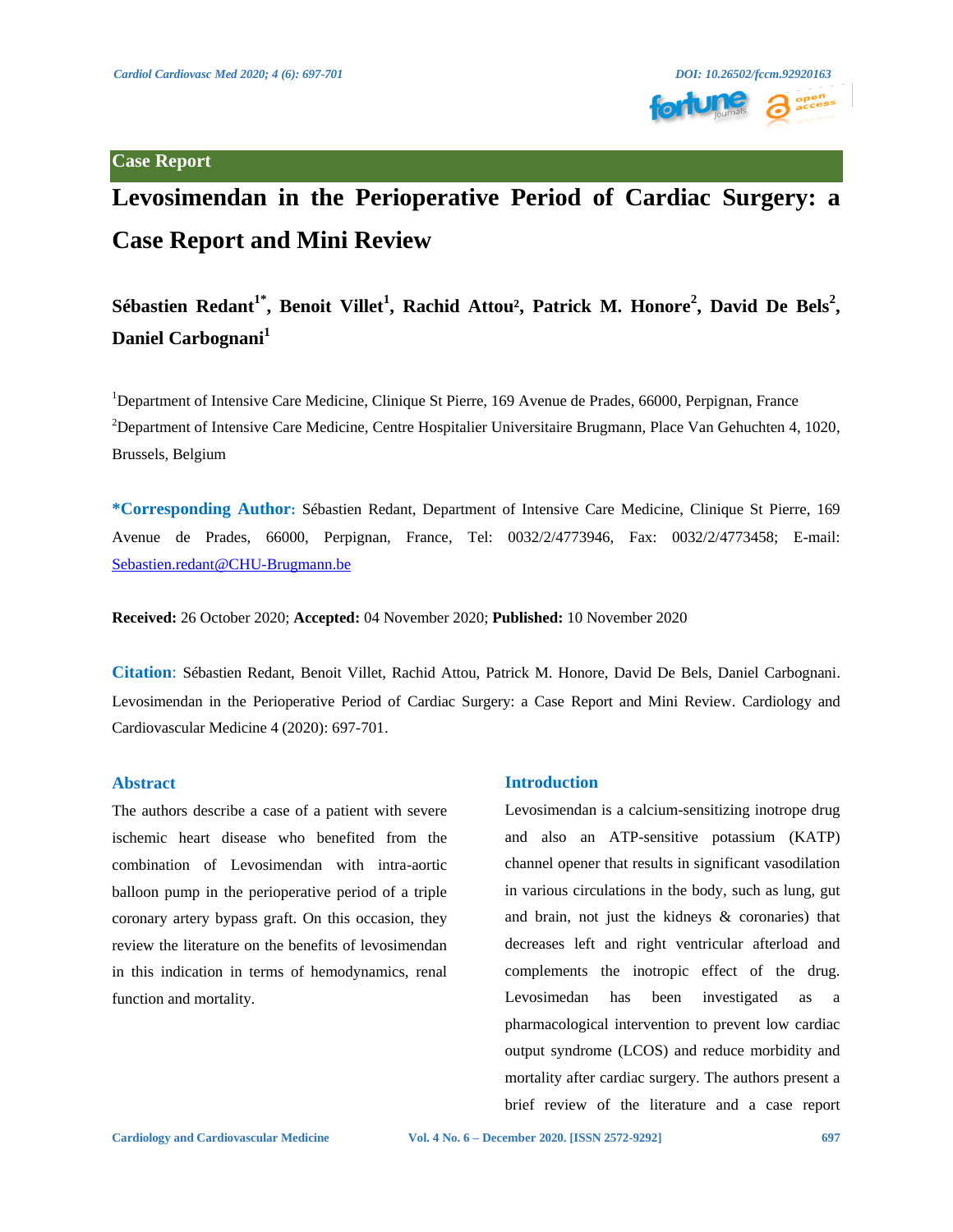highlighting the potential benefits of the use of levosimendan in the preoperative conditioning of cardiac surgery patients.

#### **Case Report**

A 58-year-old Caucasian female patient was admitted to the intensive care unit for conditioning prior to a scheduled surgery consisting of a triple coronary artery bypass graft (CABG) with mitral reconstruction. On arrival, the patient was afebrile with a blood pressure of 87/36 mmHg and heart rate of 80/min (sinusal rhythm). Cardiac ultrasound showed significant left ventricular dilation (telediastolic diameter of 59 mm) associated with grade III mitral regurgitation. The patient was found to have an ejection fraction of 20% with anterosepto-apical and basal akinesia. There was also tricuspid regurgitation with pulmonary arterial systolic pressure evaluated at 43 mmHg. A 34 ml intra-aortic balloon pump (IABP) was placed, the hemoglobin and calcium levels were optimized and treatment with levosimendan was started at a dose of 0.10 μg/kg/min. The surgery was performed after 48 hours of supportive treatment. The postoperative course was characterized by a low cardiac output syndrome lasting 5 days, requiring vasoconstrictive and inotropic drugs (noradrenaline with a maximum dose of 0.11 µg/kg/min and adrenaline with a maximal dose of 0.17 µg/kg/min). The IABP was maintained at 1/1. Renal function improved, with creatinine decreasing from 1.15 mg/dl to 0.61 mg/dl. The patient left intensive care 13 days after admission without nosocomial infection or the need for renal replacement therapy (RRT). She was free of dyspnea at the time of discharge from hospital and was able to resume light sport activity (cycling and

walking). One year later, the patient's ejection fraction measured by echocardiography was found to be 35%. The continuing treatment consisted of sacubitril/valsartan 49/51mg once a day, bisoprolol 5 mg twice a day, apixaban 2.5 mg twice a day and atorvastatin 40 mg once a day.

# **Discussion**

Preoperative conditioning for cardiac surgery includes a range of treatments aimed at the optimization of biological, hemodynamic, and infectious parameters. The use of IABP has shown a prophylactic benefit in CABG [1,2]. The association of levosimendan with IABP has to our knowledge not yet been evaluated. Controversy still exists in the literature regarding the use of levosimendan in cardiac surgery.

#### *Levosimendan and Low Cardiac Output Syndrome*

Low cardiac output syndrome (LCOS) is the result of a mismatch between oxygen delivery and its metabolic demand driven by myocardial dysfunction and circulatory failure. Following complex cardiac surgery requiring cardiopulmonary bypass (CPB), a decline in cardiac performance occurs with an increase in pulmonary and systemic afterload associated with a relative decrease in myocardial contractility [3]. Levosimendan is an inotropic calcium-sensitizing drug and a KATP channel opener and thus has myocardial protective properties. At the mitochondrial level, the opening of the KATP channel improves energy homeostasis and protects the heart from calcium overload and oxidative stress. At the coronary level, the opening of the KATP channel increases intracellular potassium resulting in coronary vasodilation, thereby improving blood flow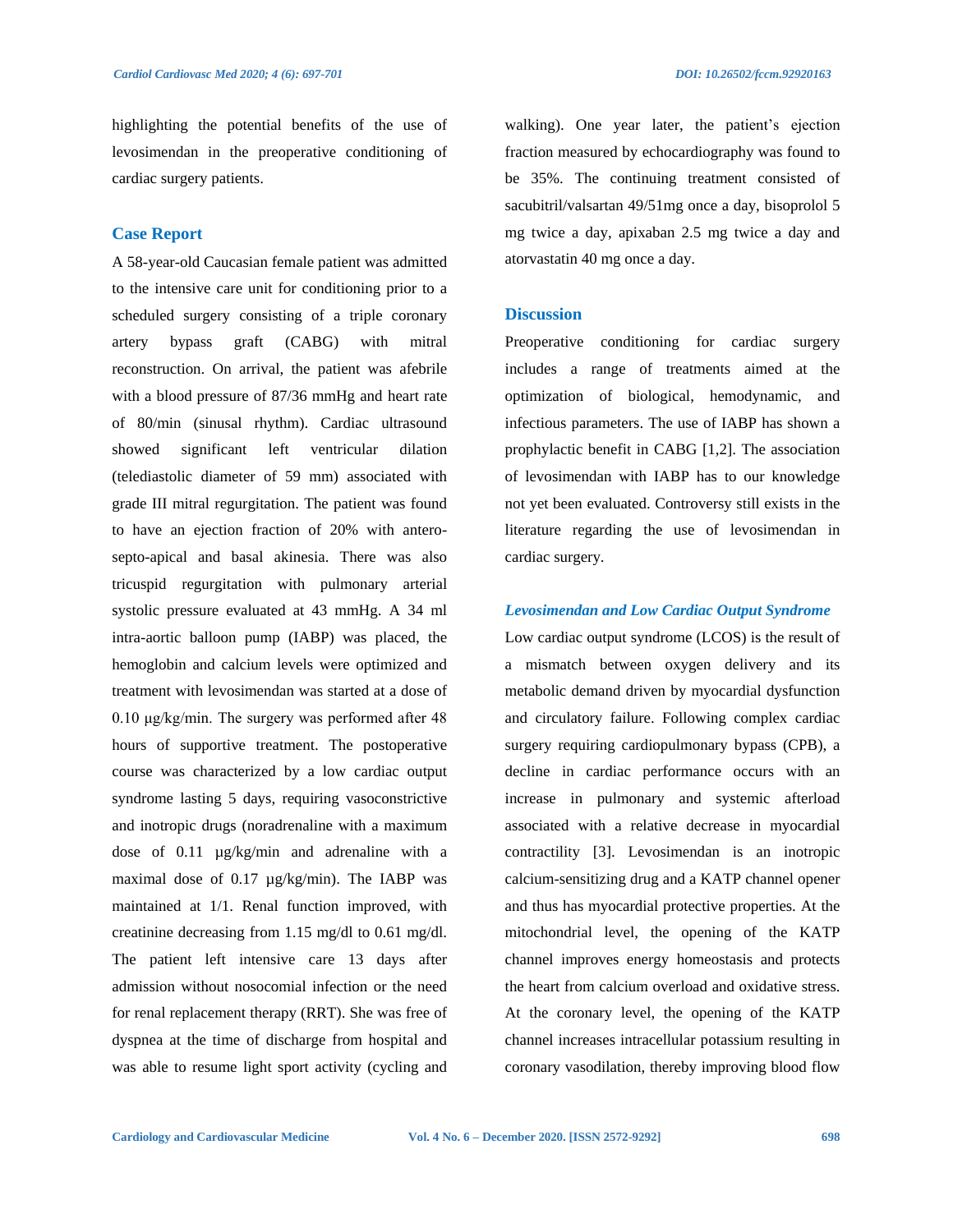in ischemic areas with the net result of improving *Levosimendan and Mortality*

cardiac function [4]. Several randomized studies have shown benefit from the use of levosimendan when it was administered within 24 hours prior to surgery [5- 7]. In these studies, patients had an ejection fraction of less than 40% and were conditioned for elective CABG surgery. All three studies showed a decrease in the incidence of LCOS. This benefit was also demonstrated in the LEVO-CTS study in a subgroup analysis of patients operated exclusively for CABG [8]. In the study by Levin et al, a decrease in complicated weaning from CPB (2.4% versus 9.6%; p <0.05) was observed in patients receiving levosimendan [5].

#### *Levosimendan and Renal Function*

There is a decrease in the incidence of acute kidney injury (AKI) in patients on levosimendan. Levosimendan improves hemodynamics with an increase in cardiac output and a decrease in pressure in the right cardiac chambers which in turn decreases the pressure in the renal veins [4]. In addition, via its KATP channel-opening properties, Levosimendan induces vasodilation of the afferent arteriole, resulting in an increase in the glomerular filtration pressure. This is in contrast to dobutamine, which induces both afferent and efferent vasodilation [9]. In a study of 60 patients with LCOS randomized to receive either levosimendan or dobutamine, a significant improvement in renal function was observed in the levosimendan group (23% versus 3%, p <0.05) [10]. Other studies have demonstrated this benefit, with a lower incidence of AKI on discharge from intensive care [11,12]. Several metaanalyses have shown a reduction in the need for RRT in patients with left ventricular dysfunction treated with levosimendan [12-14].

Several meta-analyzes have shown a reduction in 30 day mortality in patients with preoperative left ventricular dysfunction and an ejection fraction below 40% [13,4,14] . However, three large multicenter randomized studies, the CHEETAH, LICORN and LEVO-CTS studies, have shown no benefit from the use of Levosimendan in terms of reduction in 30-day mortality [15,16,8]. The LEVO-CTS study showed only a trend in favor of levosimendan regarding 90-day mortality (4.7 vs placebo  $7.1\%$  p = 0.12) in patients undergoing isolated coronary artery bypass graft [8]. These studies included a broad spectrum of cardiac pathologies; however, when one considers only patients with coronary pathologies and an ejection fraction below 25%, there is a trend toward lower mortality with levosimendan [4]. A recent metaanalysis of 6 studies with a total of 590 patients demonstrated a benefit in 30-day mortality when levosimendan was compared with an active treatment rather than with placebo. Theses six studies comparing levosimendan with dobutamine, milrinone or IABP showed that levosimendan had lower mortality than other treatments (RR 0.32, 95 CI: 0.16 to 0.66,  $p = 0.002$  and  $I^2 = 0$  %) [17]. Some authors believe that the observed benefit may be linked to a lower exposure to exogenous catecholamines [18].

# **Conclusions**

Large, randomized studies have not shown any mortality benefit of levosimendan compared to placebo. However, it seems that in ischemic pathology treated with CABG, patients with left ventricular dysfunction who receive levosimendan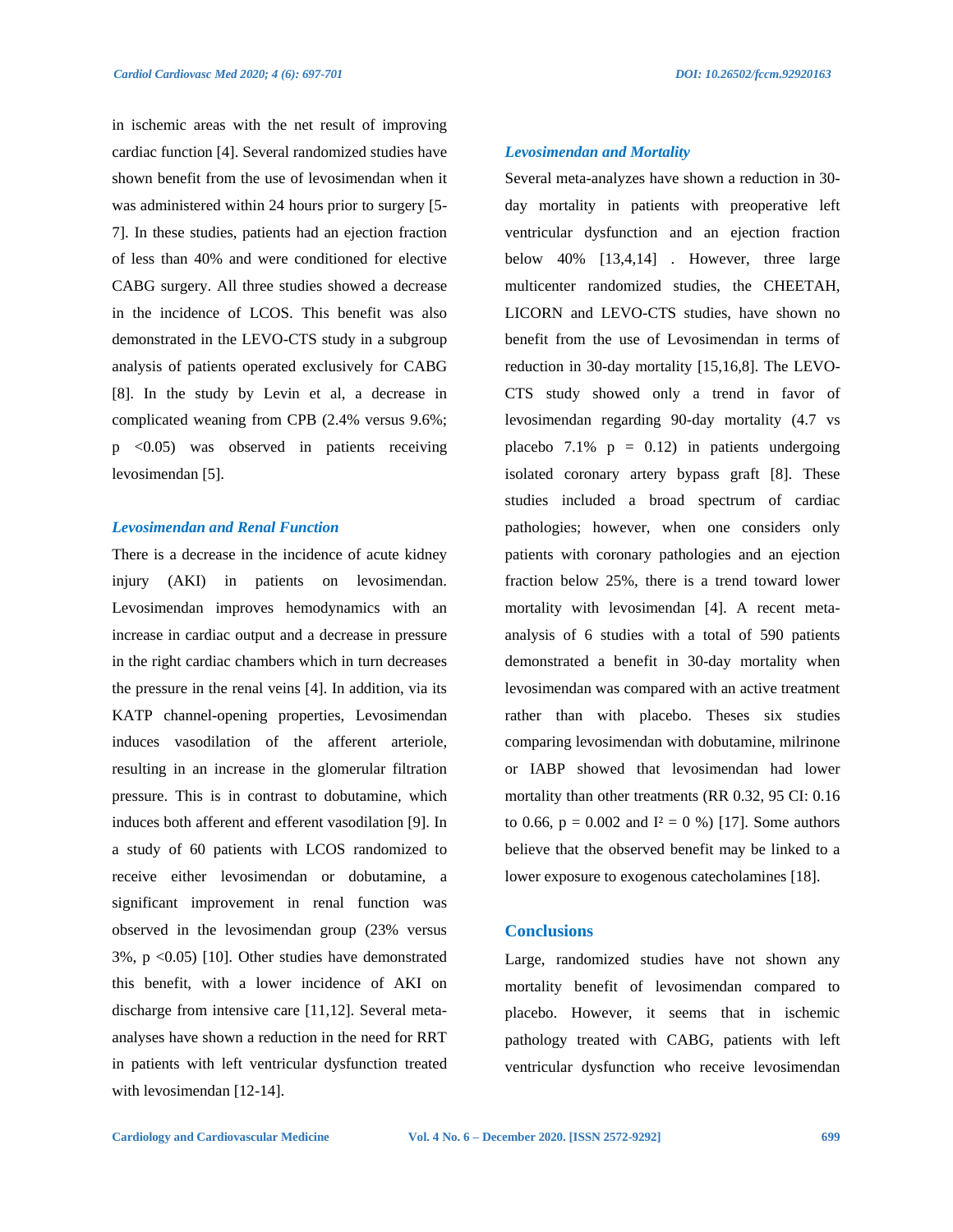may benefit in terms of mortality, low cardiac output syndrome and the need for renal replacement therapy when compared to classic dobutamine support strategies. The combined use of intra-aortic balloon pump and levosimendan deserves to be evaluated.

**Acknowledgements:** The authors wanted to thanks Dr Melissa Jackson for reviewing our text.

# **Funding:** None.

**Availability of data and materials:** Not applicable.

**Authors' contributions:** SR and DC designed the paper. All authors participated in drafting and reviewing. All authors read and approved the final version of the manuscript.

**Ethics approval and consent to participate:**  Not applicable.

**Consent for publication:** Not applicable.

**Competing interests:** The authors declare that they have no competing interests

#### **References**

- 1. Pilarczyk K, Boening A, Jakob H, et al. Preoperative intra-aortic counterpulsation in high-risk patients undergoing cardiac surgery: a meta-analysis of randomized controlled trials. European Journal of Cardio-Thoracic Surgery 49 (2016): 5-17.
- 2. Deppe AC, Weber C, Liakopoulos OJ, et al. Preoperative intra‐aortic balloon pump use

in high‐risk patients prior to coronary artery bypass graft surgery decreases the risk for morbidity and mortality—A meta‐analysis of 9,212 patients. Journal of Cardiac Surgery 32 (2017): 177-185.

- 3. L Epting C, E McBride M, L Wald E, et al. Pathophysiology of post-operative low cardiac output syndrome. Current Vascular Pharmacology 14 (2016): 14-23.
- 4. Sanfilippo F, Knight JB, Scolletta S, et al. Levosimendan for patients with severely reduced left ventricular systolic function and/or low cardiac output syndrome undergoing cardiac surgery: a systematic review and meta-analysis. Critical Care 21 (2017): 252.
- 5. Levin R, Degrange M, Del Mazo C, et al. Preoperative levosimendan decreases mortality and the development of low cardiac output in high-risk patients with severe left ventricular dysfunction undergoing coronary artery bypass grafting with cardiopulmonary bypass. Experimental & Clinical Cardiology 17 (2012): 125.
- 6. Anastasiadis K, Antonitsis P, Vranis K, et al. Effectiveness of prophylactic levosimendan in patients with impaired left ventricular function undergoing coronary artery bypass grafting: a randomized pilot study. Interactive Cardiovascular and Thoracic Surgery 23 (2016): 740-747.
- 7. Jiménez-Rivera JJ, Álvarez-Castillo A, Ferrer-Rodríguez J, et al. Preconditioning with levosimendan reduces postoperative low cardiac output in moderate-severe systolic dysfunction patients who will undergo elective coronary artery bypass